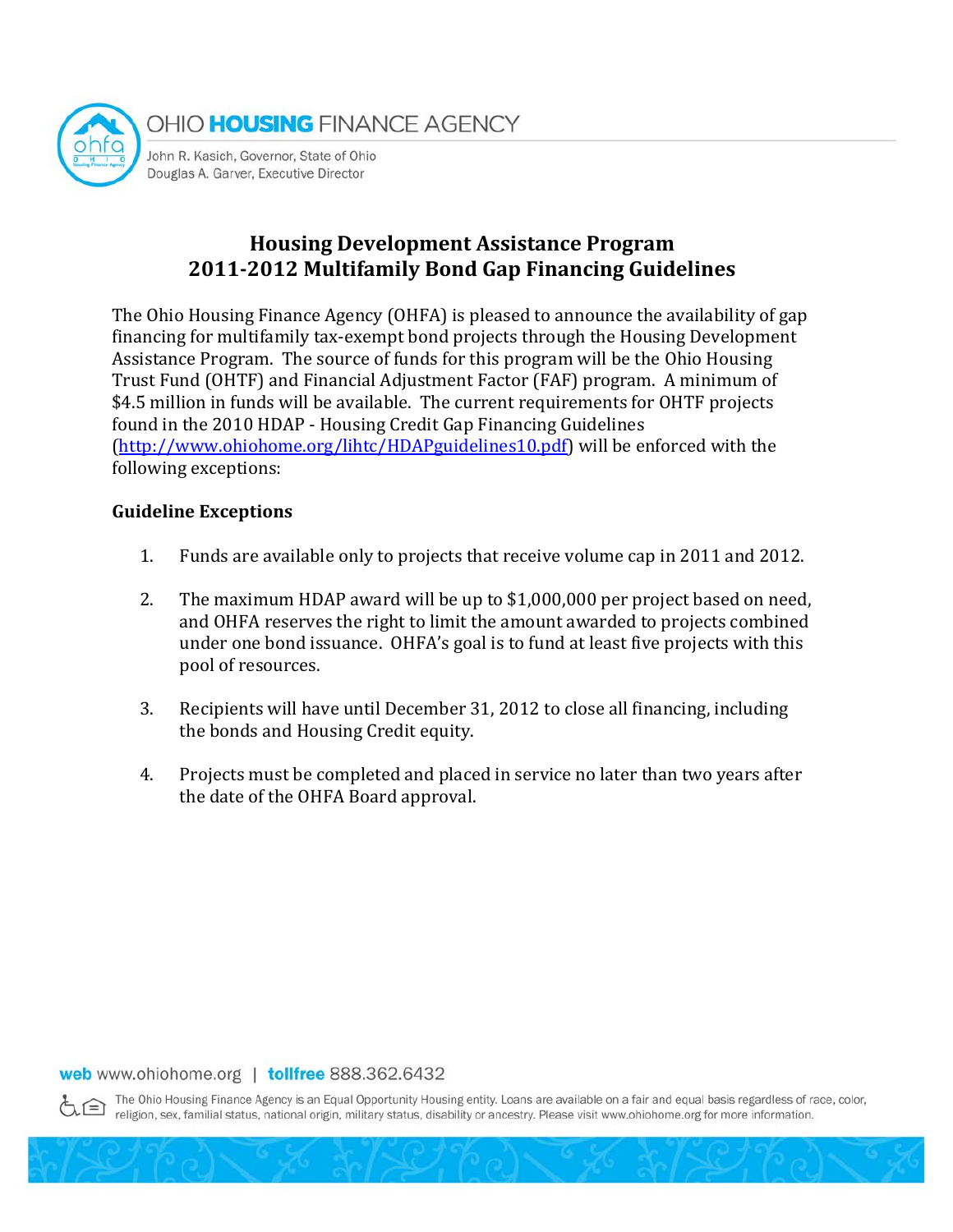## **Application Process**

Applicants seeking gap financing must submit the following:

- 1. A letter of intent no more than ten (10) pages in length that adequately addresses the following:
	- a. A Description of the proposed project and target population(s) to be served;
	- b. A 2012 Experience & Capacity Review application, if not previously submitted;
	- c. For rehabilitation projects, a brief description of the scope of work (in a bulleted list) and information regarding the current owner;
	- d. Project development and construction timeline; and
	- e. A narrative that outlines how the project compares with the Selection Criteria outlined below.
- 2. A copy of the preliminary sources and uses, rent and operating budget and 15 year cash flow projection (use the Excel form provided at: [www.ohiohome.org\)](http://www.ohiohome.org/); and
- 3. A letter from the project's Bond Underwriter that outlines the proposed bond structure and all steps required, including a timeline, for closing the financing for the project.

Information must be submitted to OHFA no later than 5:00 p.m. on **February 21, 2012***.*  Staff recommendations will be presented to the Multifamily Committee of the OHFA Board on **March 14, 2012**.

### **Selection Criteria**

OHFA will consider the following criteria in the selection process:

- 1. Projects that have not yet received or applied for a Letter of Eligibility for Housing Tax Credits.
- 2. The development history and present capacity of the development team with regard to Multifamily Bonds, Housing Tax Credits, and HDAP.
- 3. The development team's ability to proceed quickly and close all financing in 2012 based on previous experience.
- 4. Ability to leverage other soft resources as permanent financing.
- 5. Projects that contribute to a community redevelopment initiative, or that serve a special needs population and/or extremely low-income households.

web www.ohiohome.org | tollfree 888.362.6432

The Ohio Housing Finance Agency is an Equal Opportunity Housing entity. Loans are available on a fair and equal basis regardless of race, color, religion, sex, familial status, national origin, military status, disability or ancestry. Please visit www.ohiohome.org for more information.